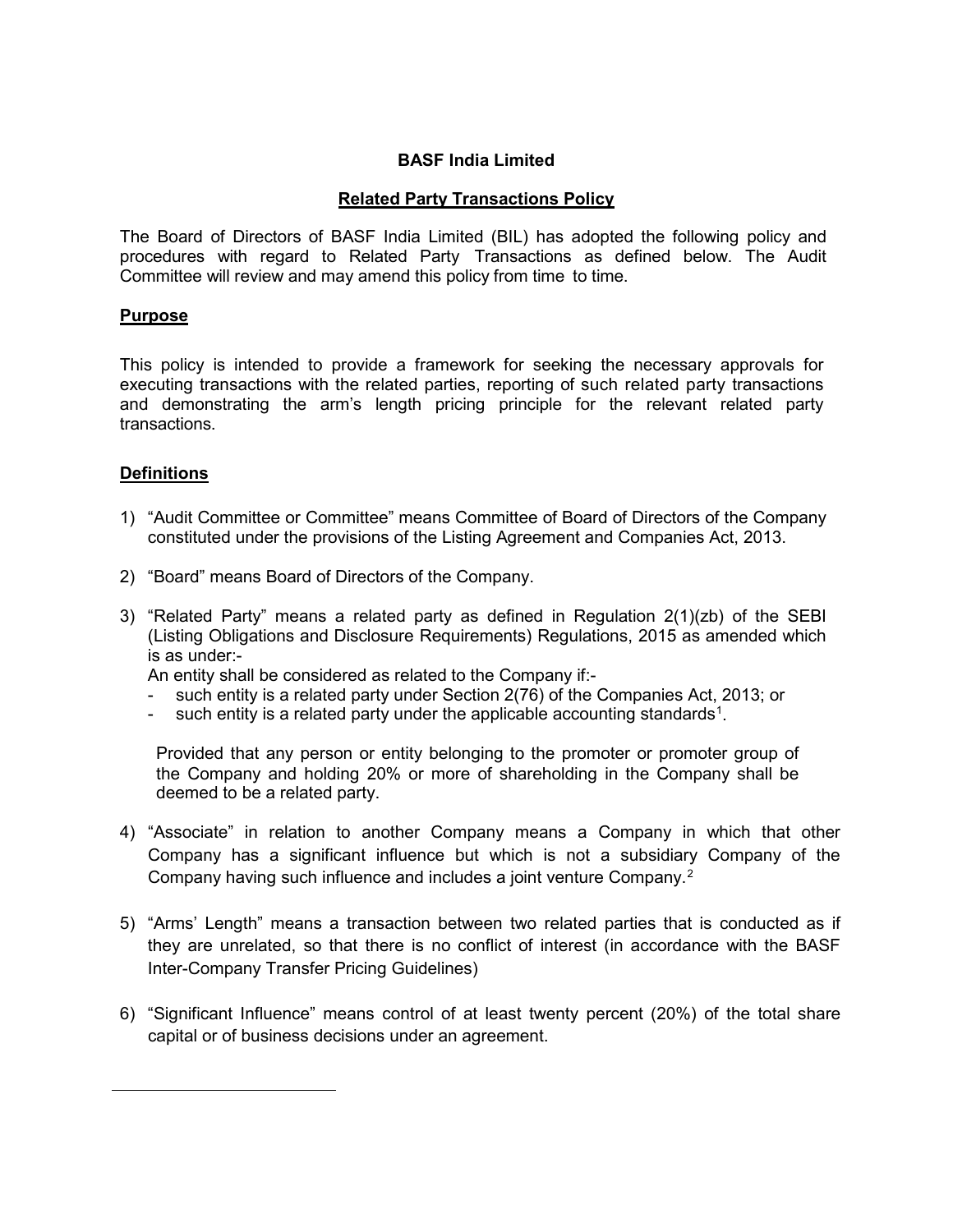- 7) "Key Managerial Personnel or KMPs" means key managerial personnel as defined under the Companies Act, 2013 and includes (i) Managing Director or Chief Executive Officer or Manager and in their absence, a
	- Whole-time Director
	- (ii) Company Secretary; and
	- (iii) Chief Financial Officer
- 8) Control means and include the right to appoint majority of the Directors or to control the management or policy decisions exercisable by a person or persons acting individually or in concert, directly or indirectly, including by virtue of their shareholding or management rights or shareholders agreement or voting agreements or in any other manner;
- 9) Total Share Capital means aggregate of paid-up equity share capital and convertible preference share capital
- 10) Relative with reference to any person, means anyone who is related to another, if
	- i) They are members of a Hindu undivided family;
	- ii) They are husband and wife; or
	- iii) One person is related to the other in the following manner:-
		- Father including step-father
		- Mother including step-mother
		- Son including step-son
		- Son's wife
		- Daughter
		- Daughter's husband
		- Brother including step-brother
		- Sister including step-sister
- 11) Related Party Transaction means transfer of resources, services or obligations between the Company and a related party, regardless of whether a price is charged and transaction with a related party shall be construed to include single or a group of transactions in a Contract.
- 12) "Holding Company" in relation to one or more Companies means a Company in which BASF Societas Europaea holds more than 50% of the total share capital.
- 13) "Subsidiary Company or Subsidiary" in relation to any other Company means a Company in which the Holding Company:-
	- controls the composition of the Board of Directors or

- exercises or controls more than one-half of the total share capital either at its own or together with one or more of its Subsidiary Companies.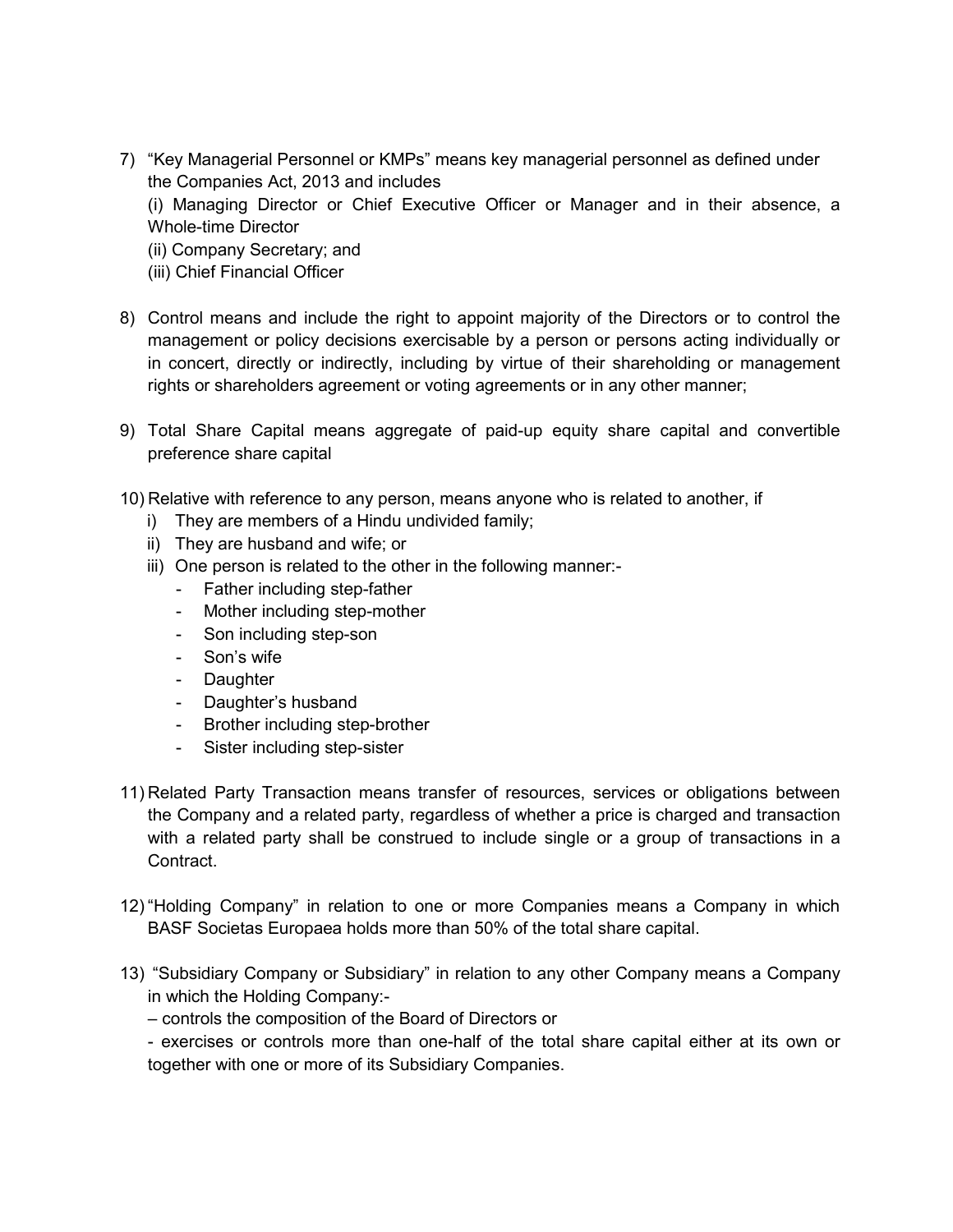14) Material Related Party Transactions means following transaction(s) with related party, which are either not in ordinary course of business or not on an arms' length basis, to be entered into individually or taken together with previous transactions during a financial year:-

| Sr.            | <b>Prescribed Transaction categories</b>                | <b>Threshold limits of Materiality</b> |
|----------------|---------------------------------------------------------|----------------------------------------|
| <b>No</b>      |                                                         |                                        |
| 1 <sub>1</sub> | Sale, purchase or supply of any goods or services       | 10% of turnover or INR 1 billion,      |
|                | (directly or through an agent)                          | whichever is lower                     |
| 2.             | Selling or otherwise disposing of or buying property of | 10% of Networth or INR 1 billion.      |
|                | any kind (directly or through an agent)                 | whichever is lower                     |
| 3.             | Leasing of property of any kind                         | 10% of Networth or 10% of              |
|                |                                                         | Turnover or INR 1<br>billion,          |
|                |                                                         | whichever is lower                     |
| 4.             | Availing or rendering of any service                    | 10% of turnover or INR 500             |
|                |                                                         | million, whichever is lower            |
| 5.             | Appointment of any agent for purchase or sale of        | 10% of turnover or INR 500             |
|                | goods, materials, services or property                  | million, whichever is lower            |
| 6.             | Appointment of any office or place of profit in a       | Remuneration exceeding<br><b>INR</b>   |
|                | Company, Subsidiary or Associate Company                | 0.25 million per month                 |
| 7.             | Underwriting the subscription of any securities or      | Remuneration exceeding 1% of           |
|                | derivatives of the Company                              | Networth <sup>3</sup>                  |

Any other transaction with a related party for transfer of resource, service or obligations between the Company and related party, regardless of whether a price is charged (notwithstanding whether it is in the ordinary course of business or on an arms' length basis or both) exceeding 10% of annual turnover as per last audited financial statements of the Company.

Above definitions are in line with the Companies Act, 2013 and the SEBI (Listing Obligations and Disclosure Requirements) Regulations, 2015 as amended.

### **Identification of Related Party Transactions**

All contracts or arrangements with related party with respect to:-

- sale, purchase or supply of any goods or services
- Selling or otherwise disposing of, or buying , property of any kind
- Leasing of property of any kind

<span id="page-2-0"></span> $\ddot{ }$ 

- availing or rending of any services
- appointment of any agent for purchase or sale of goods, materials, services or property
- such related party's appointment to any office or place of profit in the Company, its subsidiary company or associate Company;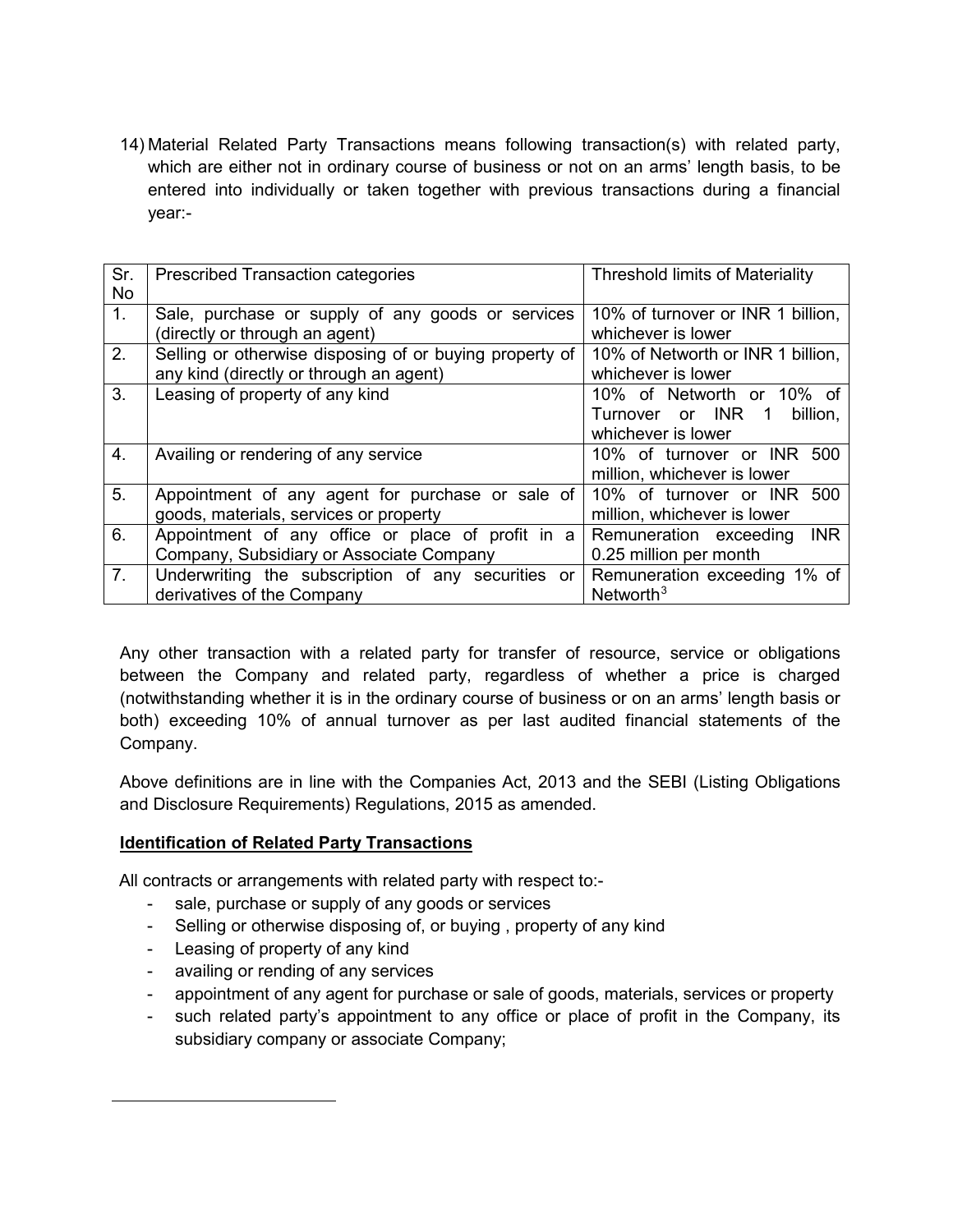- underwriting the subscription of any securities or derivatives thereof of the Company and
- any other contract or arrangement with BASF Group Companies (i.e Companies in which BASF SE, Germany holds 50% of the voting capital or above)

### **Reporting of Related Party Transactions**

<span id="page-3-0"></span> $\ddot{ }$ 

All Related Party Transactions will be entered into only after obtaining the prior approval of the Audit Committee and the Board of Directors of the Company. The Management represents that the Company shall enter into Related Party Transactions including Intra-Group Financing Transactions in the ordinary course of business and on Arms' Length basis. BASF Inter-Company Transfer Pricing Guideline to be adhered to. Such transactions must be reported to the Director-Legal, General Counsel & Company Secretary for obtaining the prior approval and/or ratification by the Audit Committee of the Company in compliance with this policy.

Audit Committee may grant omnibus approval <sup>[4](#page-3-0)</sup> (macro level limits) for transactions with each Related Party entered or proposed to be entered into by the Company subject to following terms and conditions:-

- Existing transactions with related parties which are repetitive in nature and required for continuance of business operations of the Company
- Proposed transactions with related parties to be entered by the Company

Audit Committee shall review, at least on quarterly basis, the details of the Related Party Transactions entered into by the Company pursuant to each of the omnibus approval given along with the utilization of the limits granted.

Such omnibus approval(s) shall be valid for a period not exceeding one year and shall require fresh approvals after the expiry of one year.

As an abundant caution, all related party transactions may be informed to the Board of Directors on a quarterly basis.

Transactions with Related Party, which are either not in the ordinary course of business or not arms' length and exceed the threshold of Materiality, require approval of Board and also minority shareholders through a special resolution (3/4<sup>th</sup> majority). Related Party cannot vote in favour of such resolutions.

Transactions with Joint Venture (JV) parties shall comply with the terms as defined in the contracts with JVs.

The Company strongly prefers to receive such notice of any potential Related Party Transaction (not previously considered in the omnibus approval) well in advance so that the Audit Committee / Board has adequate time to obtain and review information about the proposed transaction.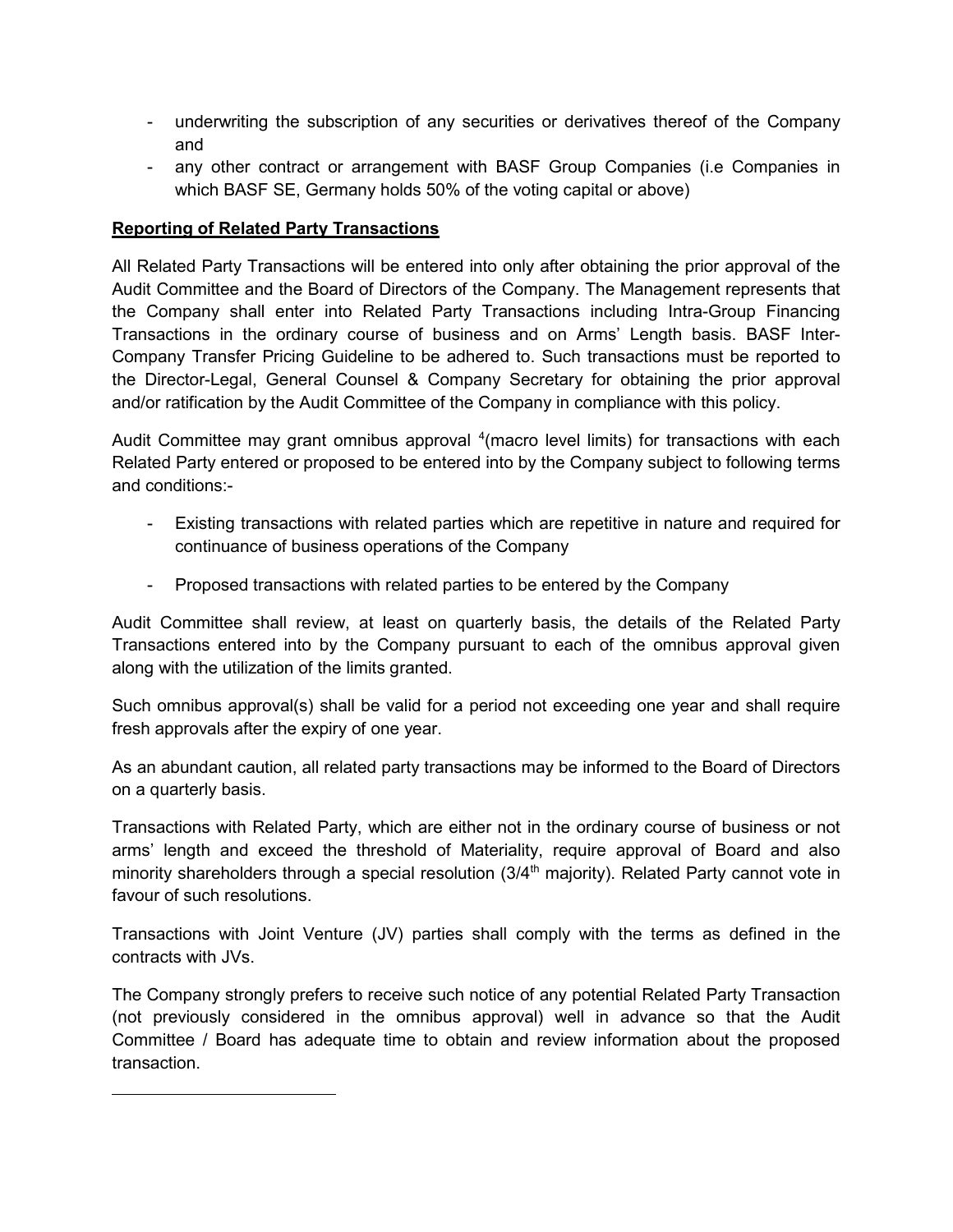Each Director and Key Managerial Personnel is responsible for providing notice to the Board or Audit Committee of any potential Related Party Transaction involving him or her or his or her Relative, including any additional information about the transaction that the Board / Audit Committee may reasonably request. Board / Audit Committee will determine whether the transaction does, in fact, constitute a Related Party Transaction requiring compliance with this Policy.

### **Information to be reviewed for approval**

The Audit Committee shall review the following information when assessing a Related Party Transaction:-

- Terms of such transaction
- Related Person interest in the transaction and nature of relationship
- Purpose and timing of the transaction
- Whether Company is a party to the transaction and if not, the nature of Company's participation in the transaction
- If the transaction involves the sale of asset, a description of the asset, including date acquired and cost basis
- Value of the transaction along with interest of related party
- Manner of determining the price
- Material terms of the contract, if any
- Duration of the contract, if any Any other information as deemed fit by the Committee

# **Ratification of Related Party Transactions by Audit Committee**

Related Party Transactions (i.e. whether exceeding the earlier approved limits or repetitive transactions but not earlier approved by the Audit Committee or certain new unexpected transactions which are not prior approved by Audit Committee (and/or Board)) which are proposed to be entered into by the Company between two Audit Committee Meetings due to genuine business exigencies shall be approved by the Chief Financial Officer and Director-Legal, General Counsel & Company Secretary. They will ensure that such related party transactions are entered into by the Company on arms' length basis. Such Related Party Transactions shall be placed before the members of the Audit Committee (and/or the Board) at the next meeting for their ratification and approval.

Any member of the Committee who has a potential interest in any Related Party Transaction will recuse himself or herself and abstain from discussion and voting on the approval of the Related Party Transaction.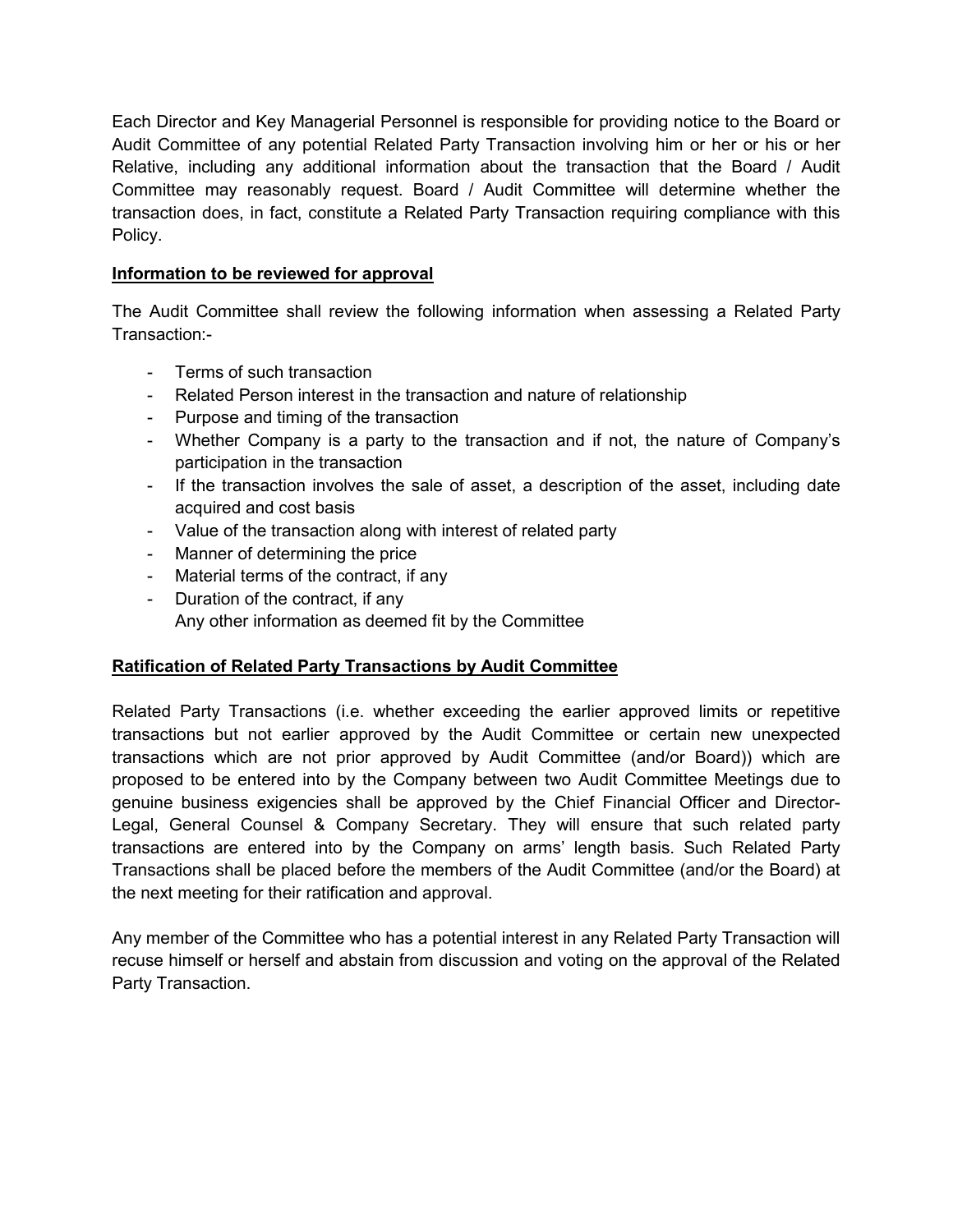## **Related Party Transactions in ordinary course of business**

Following transactions with related parties would be considered to be in the ordinary course of business:

- buying / selling / importing / exporting of chemicals
- Agency, distribution, sub-agency, del-credre agent, commission agent with respect to chemicals
- Rendering of services under Common service platform between related parties
- Loans, guarantees or security between related parties within limits as provided under Companies Act
- Availing treasury related advisory services
- Leasing of immovable property and movable assets
- Buying and selling of assets (including sale to KMPs)
- Sharing costs under a common pool arrangement (Cost sharing agreement)
- Receiving and rendering services (e.g. research, technical, management, consultancy, outsourcing etc.)
- Distributing dividend
- Samples
- Payment of Royalty and technical fees
- Any other transaction as deemed fit by the Audit Committee

# **Factors to be considered by Audit Committee for approval / ratification of Related Party Transactions**

The Audit Committee shall consider the following factors, among others, to the extent relevant to the Related Party Transactions:-

- Whether the terms of the Related Party Transactions are fair to the Company and would apply on the same basis if the transaction did not involve a Related Party;
- Whether there are any compelling business reasons for the Company to enter into the Related Party Transaction and the nature of alternative transactions, if any;
- Whether the Related Party Transaction would impair the independence of an otherwise independent Director or nominee of Director
- Whether the Company was notified about the Related Party Transaction before its commencement and if not, why pre-approval was not sought and whether subsequent ratification would be detrimental to the Company
- Whether the Related Party Transaction would present an improper conflict of interest for Director or Executive Director of the Company taking into account the size of the transaction, overall financial position and any other factors as the Committee deems relevant.